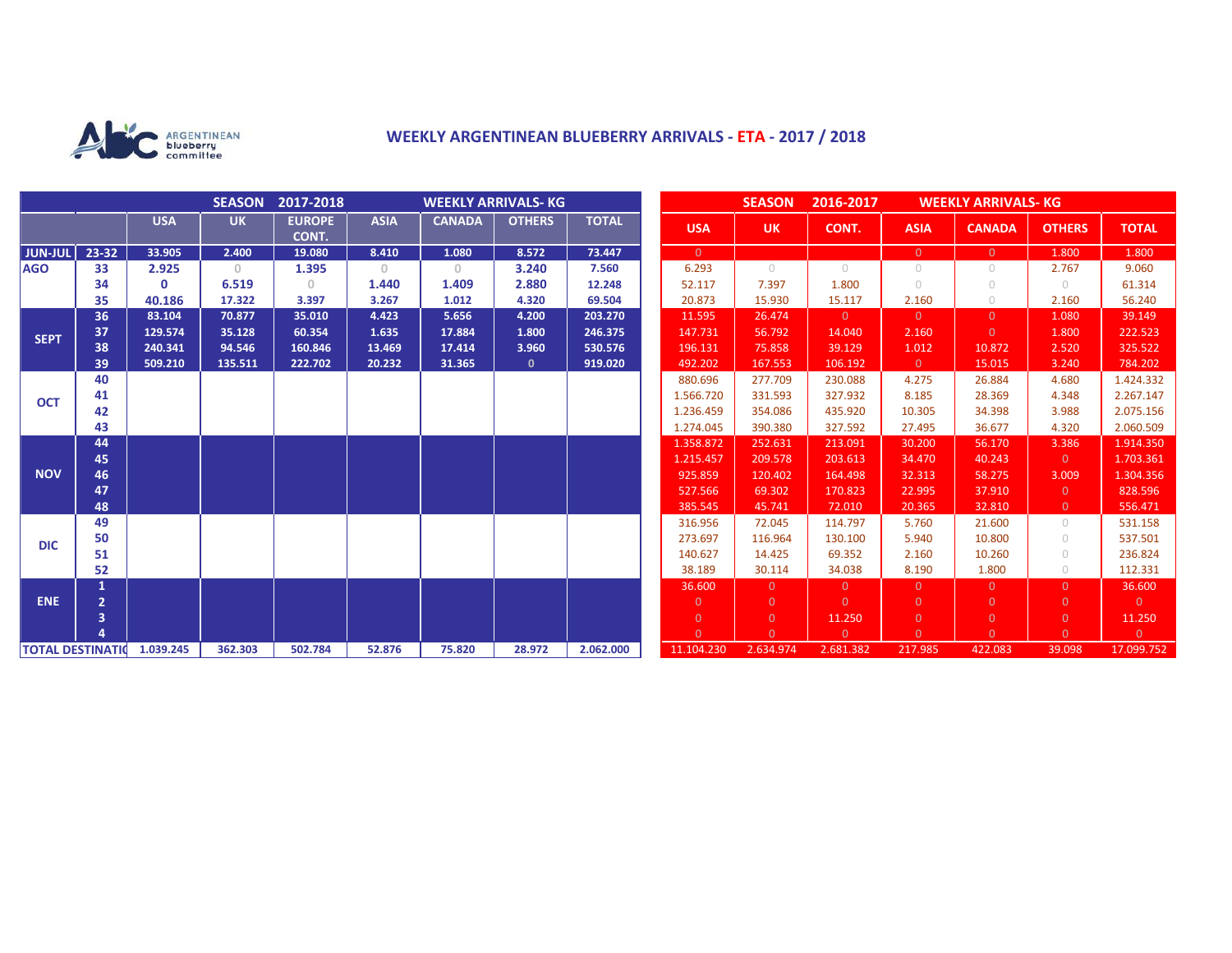## **WEEKLY ARGENTINEAN BLUEBERRY ARRIVALS - ETA - 2017 / 2018 - ALL DESTINATIONS**



**WEEKLY ARGENTINEAN BLUEBERRY ARRIVALS - ETA - 2017 / 2018 - U.S.A.**



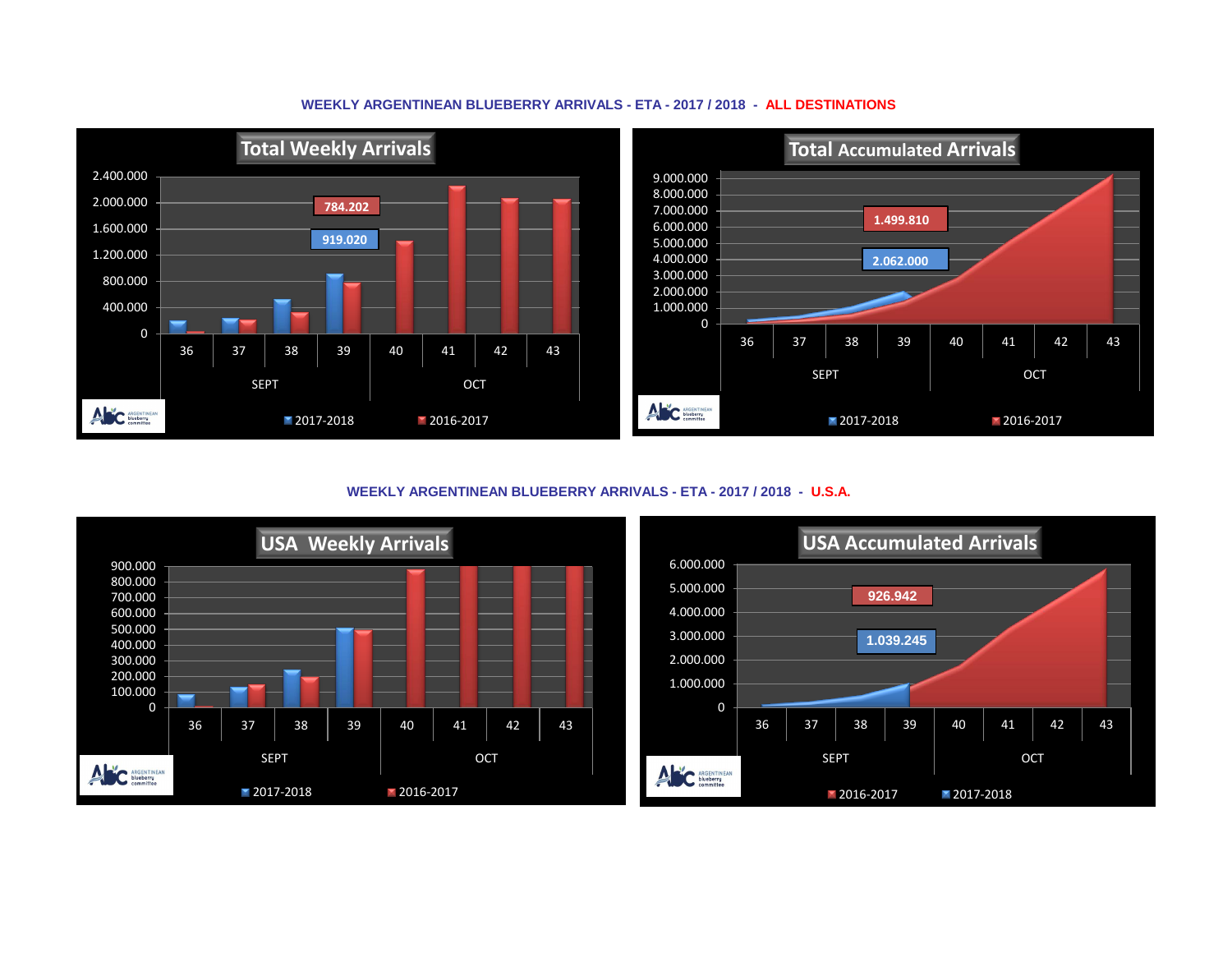

## **WEEKLY ARGENTINEAN BLUEBERRY ARRIVALS - ETA - 2017 / 2018 - UK**

**WEEKLY ARGENTINEAN BLUEBERRY ARRIVALS - ETA - 2017 / 2018 - CONTINENTAL EUROPE**